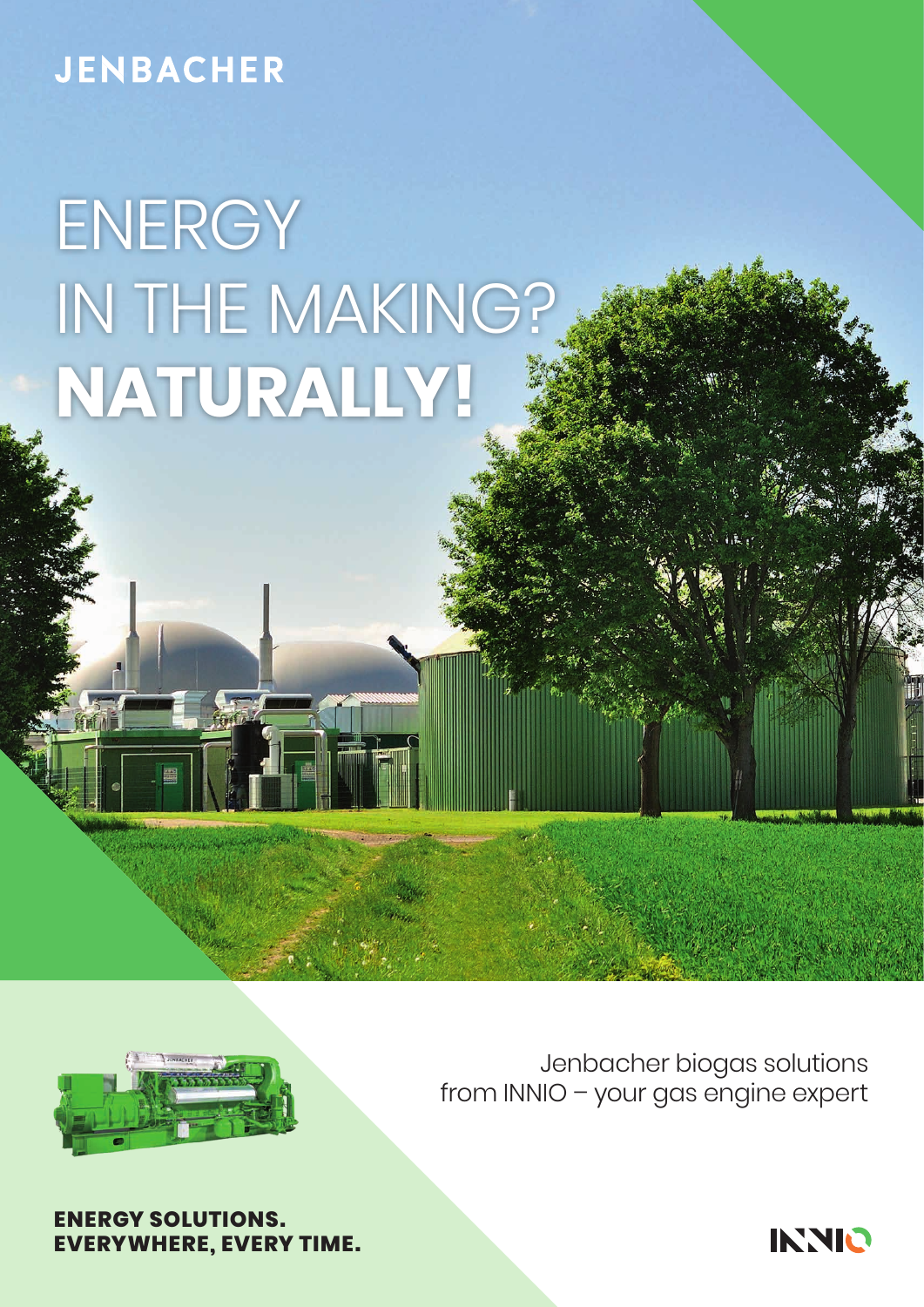## BIOGAS AS **ENERGY SOURCE**

#### ADVANTAGES

- Alternative disposal of dung, liquid manure and biowaste while simultaneously harnessing them as an energy source, a substitute for conventional fuels
- High potential for reduction of greenhouse gases
- Highly efficient for combined on-site power and heat generation
- The remaining substrate from the digester can be used as high-quality, agricultural fertilizer, characterized by neutralizing the acid effect with a higher ph-value, keeping nutrients retained and being nearly odorless

#### SUITABLE ORGANIC MATERIALS

Among others, the following organic materials are suitable for the generation of biogas. The figures in brackets show the biogas yield in m<sup>3</sup> per ton of moist material:

- Preparation of the bio-input
- Fermentation
- • Post-treatment of the residual material

- Liquid manure, solid dung (20–70)
- Biomass from municipal solid waste (MSW) stream  $(100-120)$
- • Corn silage, non-food grains (180–300)
- Grease trap content (150–300)
- Used cooking fat (1,000)
- • Grass, e.g., from EU set-aside areas (150–200)
- Biowastes from slaughter houses (100), breweries and distilleries (20), fruit and wine press houses (30), palm oil mill effluent, dairies (25), the cellulose industry or sugar production (40–60)

Wood is not suitable for biogas production because the lignin it contains is indigestible to methane bacteria. Pesticides, disinfectants and antibiotics also have a negative effect on the bacteria and on biogas formation.

#### THE JENBACHER CONCEPT

The process of biogas generation is divided into three steps:

At the start, the organic material is collected in a primary pit, sterilized to remove harmful germs in case of food waste and moved to the digester. The biogas produced in the digester is collected in a gas storage tank to ensure a continuous supply of gas, independent of fluctuations in the gas production. Finally, the biogas is fed into a gas engine. For safety reasons, the installation of a gas flare is recommended so that excess gas can be burned off in the event of excessive gas production. The end product from the fermentation of the biomass can be utilized as fertilizer. The gas mixture produced in the digester consists of 50 to 70% methane (CH4) and 30 to 50% carbon dioxide  $(CO_2)$ . This composition makes biogas well suited for combustion in gas engines.

The generated electrical energy can be utilized for the plant and/or be fed to the power grid. The thermal energy can be used for heating the digester or to offset the heat requirements of the treatment plant.

#### OUR COMPETENCE

INNIO\*'s Jenbacher\* cogeneration technology enables customers to realize the maximum economic and ecological benefits available from utilizing biogas for power generation. About 5,400 Jenbacher biogas systems with a total electrical output of about 4,800 MW have been delivered worldwide.

These plants have the potential to generate about 43 million MW-hours of electricity a year – enough to supply more than 12 million EU homes<sup>1)</sup>. Generating this amount of electrical power with biogas could save about 9.7 billion cubic meters of natural gas a year. To operate a Jenbacher cogeneration plant with an electrical output of 500 kW, the dung of about 5,000 cows, 40,000 hogs or 1,500,000 laying hens is required. Additionally, compared to fossil fuels – utilizing biogas in the engines avoids any additional greenhouse gas emissions; due to the organic nature of the components of biogas, burning it in a gas engine for power generation emits the same amount of CO2 into the atmosphere as was originally absorbed during the process of photosynthesis in the natural CO<sub>2</sub> cycle.



**Disposal and treatment of biological waste represent a major challenge for the waste industry. For a wide range of organic substances from agriculture, foodstuff or feed industries, anaerobic fermentation is a superior alternative to composting. Biogas – a mixture of methane and carbon dioxide – is created during anaerobic fermentation and serves as a highenergy, renewable fuel that can be used as a substitute for fossil fuels. Biogas-fueled gas engines improve waste management while maximizing the use of an economical energy supply.**

#### CREATION OF BIOGAS

Biogas results from anaerobic fermentation of organic materials. As a metabolic product of the participating methane bacteria, the prerequisites for its production are a lack of oxygen, a pH-value from 6.5 to 7.5 and a constant temperature of 15 to 25°C (psychrophile), 25 to 45°C (mesophile) or 45 to 55°C (thermophile). The fermentation period is approximately ten days for thermophiles, 25 to 30 days for mesophiles and 90 to 120 days for psychrophile bacteria. The fermentation systems of today operate largely within the mesophile temperature range.